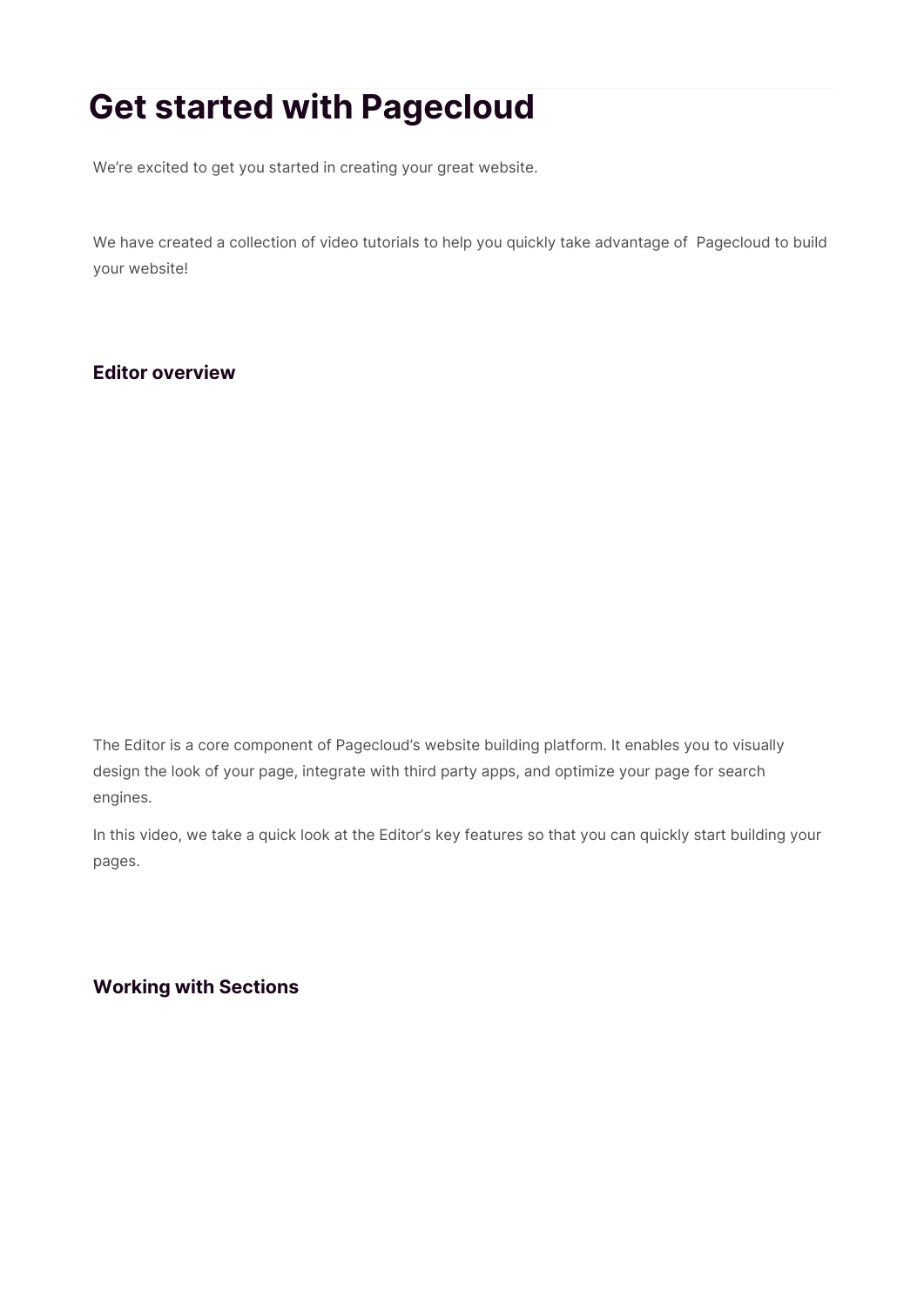Sections act like building blocks that help you quickly build pages and organize your content. PageCloud gives you access to thousands of professionally designed sections that help you build faster and maintain a cohesive look.

In this video, we take a look at how to browse, add, edit, and reuse sections across your pages.

## **Mobile editor**

PageCloud's Mobile Layout Builder gives you the freedom to customize your content for smaller devices.

In this video we take a look at how you can edit the position, size, and style properties of each element in the Mobile Layout Builder. We also share tips and tricks to help you design faster and more efficiently by reusing pre-styled elements or sections.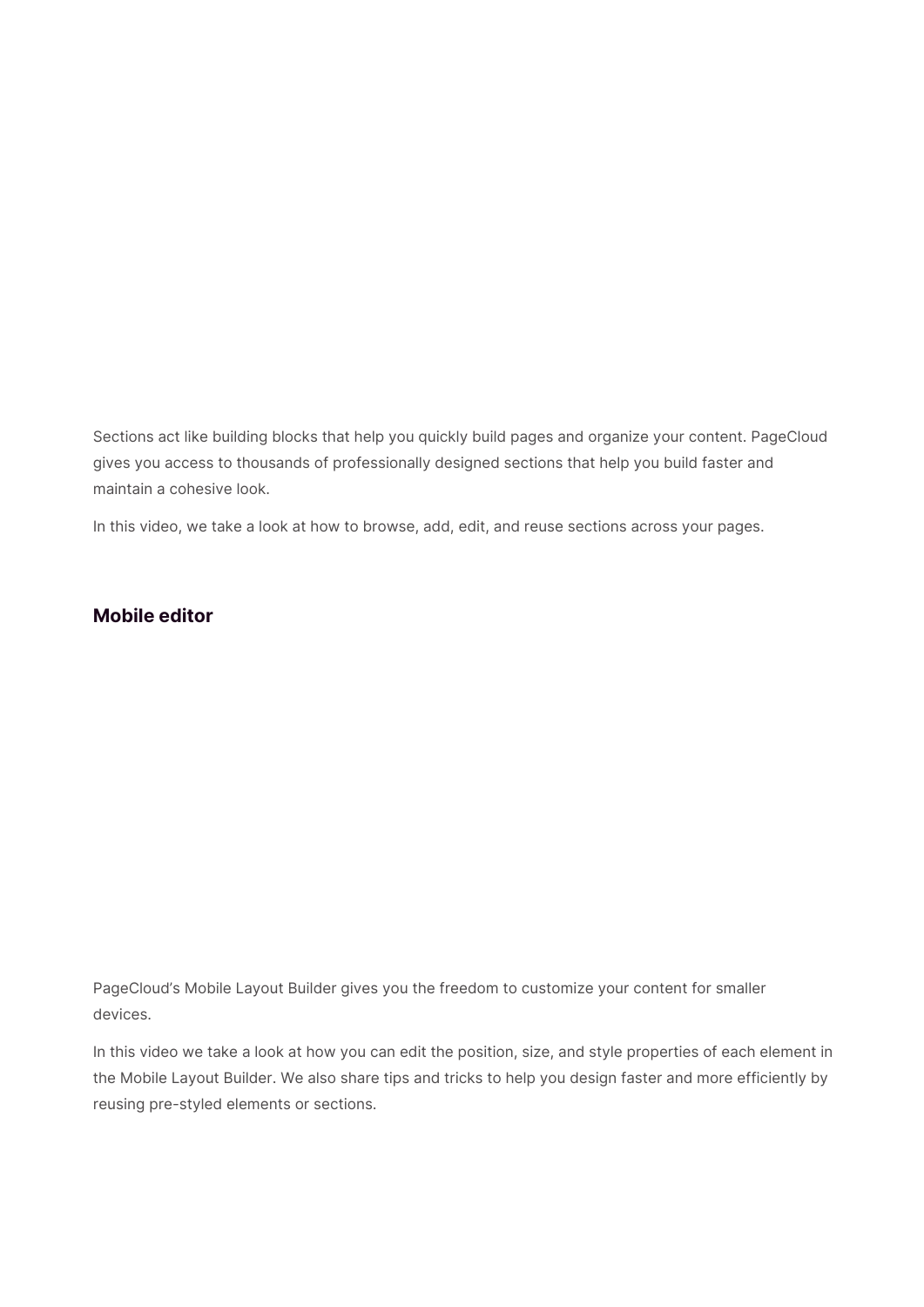The PageCloud Editor gives you the ability to customize the look of any text box.

In this video, we take a look at key text editing features while showcasing simple integrations with Google Fonts and Adobe Fonts.

## **Images and galleries**

PageCloud offers dozens of features to help you showcase your stunning images online.

In this video, we take a quick look at how to:

- Add images to your page
- View all the images within your site
- Add and style image galleries
- Add captions, SEO tags, and links to images galleries
- Create a video lightbox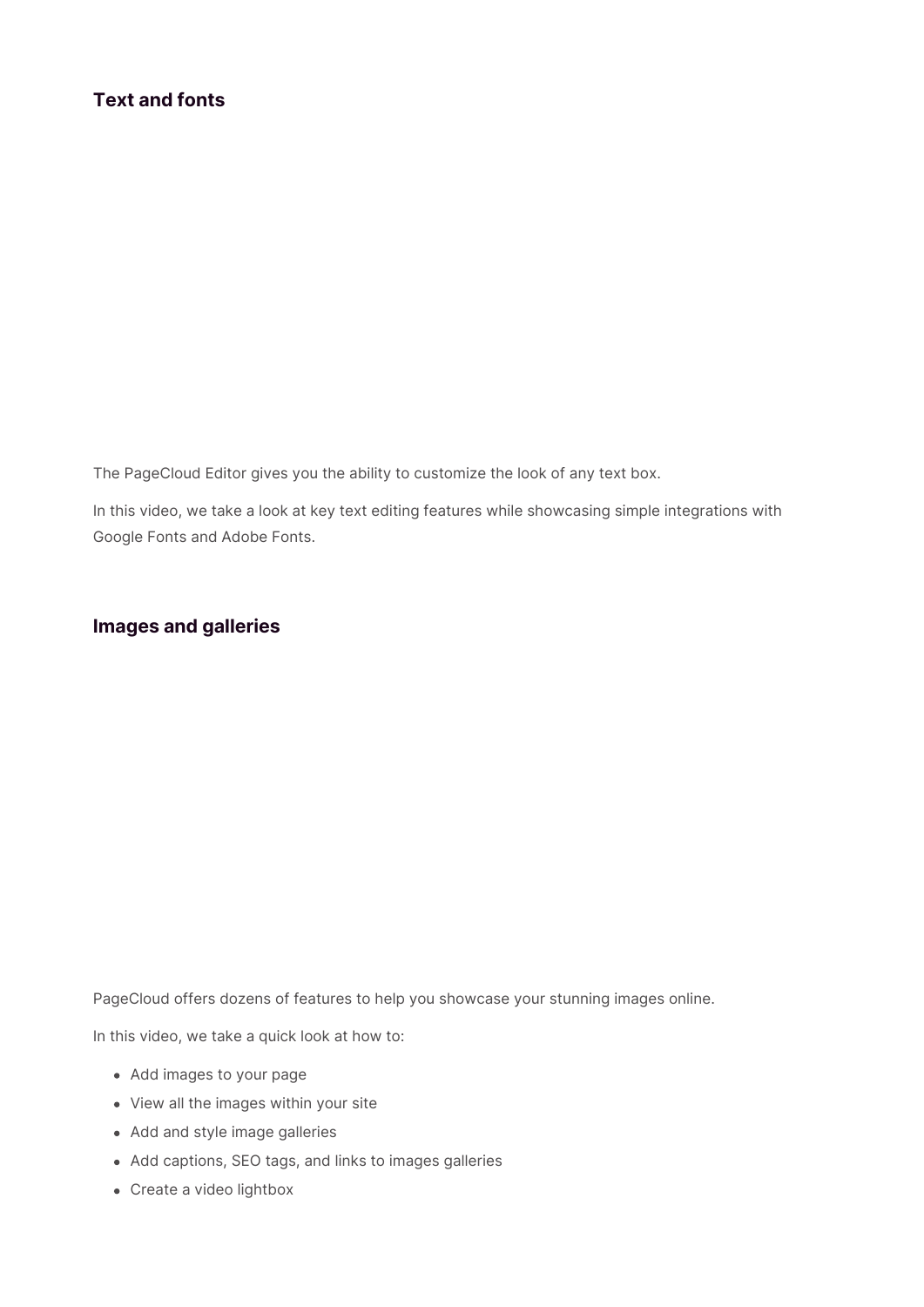Browse stock images within the Editor

# **App integrations**

PageCloud integrates with hundreds of web based applications to help you add additional functionality to your website.

In this video, we cover how PageCloud integrations work while showcasing how to add:

- Google Map
- YouTube video
- MailChimp form
- Live online chat service, such as Talk.to

## **Pagecloud Forms**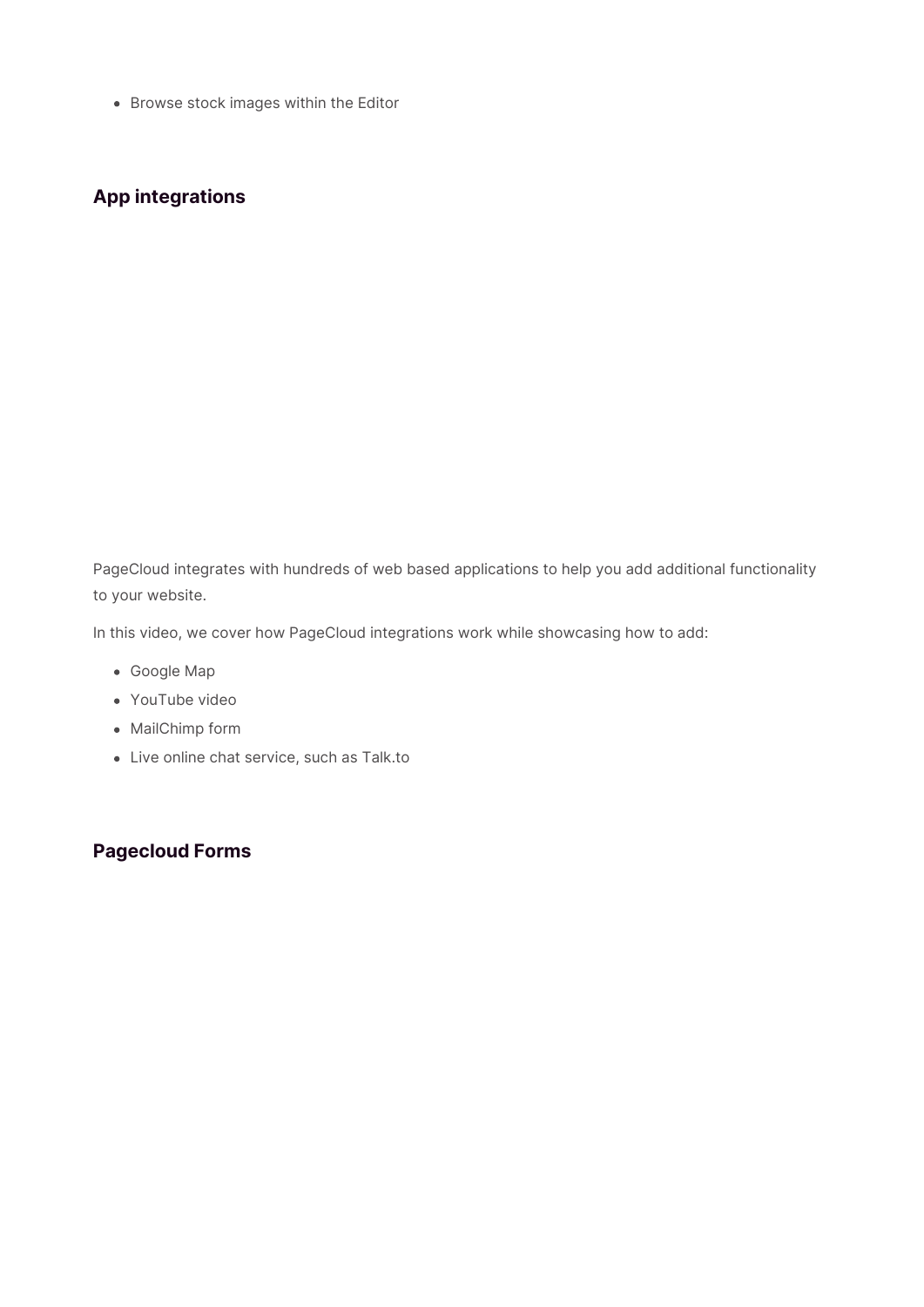PageCloud offers dozens of forms types to help you drive leads and capture information from visitors on your site. In this video, we take a look at how to add and customize the look of Pagecloud Forms as well as some of their most popular features.

## **Site Menu & Navigation**

The Site Menu feature helps you add navigation to your website. In this video, we take a quick look at how to: Add a site menu Add, edit, and remove links Style your Site Menu for both desktop and mobile devices Synch your Site Menu across all your pages using the Site Header Hide your Site Header on individual page

#### **Keyboard Shortcuts**

Keyboard shortcuts help you quickly perform common tasks without having to use Editing Menus. In this video, we take a look at some of the most popular shortcuts and how they can help you improve your efficiency as a designer.